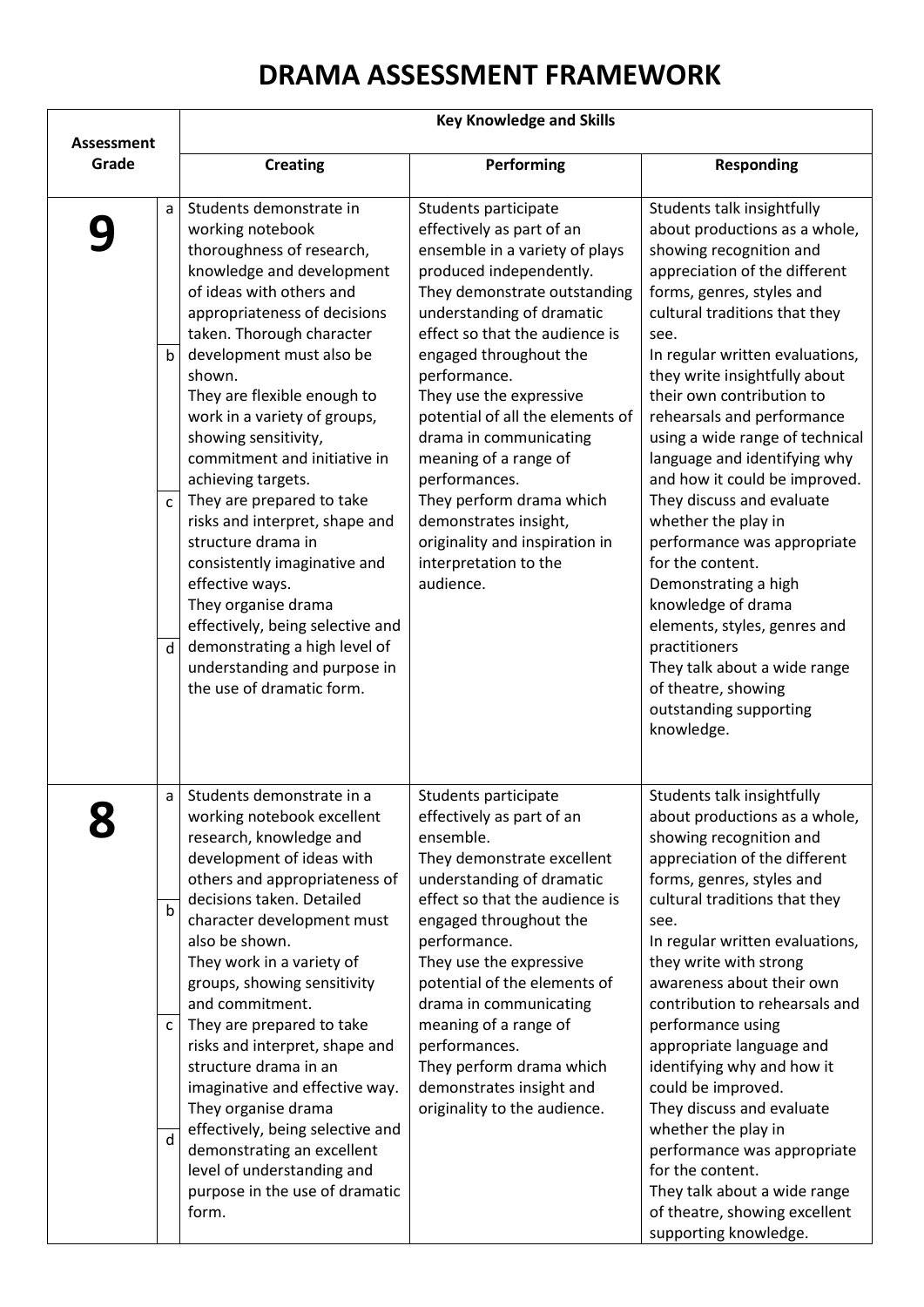| a            | Students demonstrate in        | Students work effectively with  | Students talk insightfully      |
|--------------|--------------------------------|---------------------------------|---------------------------------|
|              | working notebook               | others with confident           | about productions as a whole,   |
|              | thoroughness of research,      | independence in performing      | showing recognition and         |
|              | knowledge and development      | plays for different purposes    | appreciation of the different   |
|              | of ideas with others and       | and audiences.                  | forms, genres and styles that   |
|              | appropriateness of decisions   | They show insight into the use  | they see.                       |
|              | taken.                         | of dramatic effect, narrative   | They confidently identify and   |
| $\mathsf{b}$ | They solve problems in the     | and the motivation and          | analyse how effects were        |
|              | rehearsal process by offering  | behaviour of characters         | achieved, saying how they       |
|              | solutions which demonstrate    | through the effective use of a  | were intended and whether       |
|              | awareness of the skills of the | range of dramatic skills,       |                                 |
|              |                                |                                 | they were successful.           |
|              | group and are able to work in  | techniques and concepts.        | They discuss whether the play   |
| $\mathsf{C}$ | a variety of groups.           | They use a wide range of        | in performance was              |
|              | They explore and use a range   | techniques, skills and          | appropriate for the content.    |
|              | of genres, forms and styles in | conventions and apply           | They recognise the work of a    |
|              | shaping ideas and are willing  | dramatic concepts to            | range of playwrights and        |
|              | to take risks during the       | communicate meaning in a        | practitioners and show          |
|              | rehearsal process.             | variety of ways.                | excellent supporting            |
| d            | They are able to work in the   | They perform drama which        | knowledge.                      |
|              | abstract and independently     | demonstrates excellent          |                                 |
|              | make use of different          | understanding of the            |                                 |
|              | techniques, skills, concepts   | relationship between form       |                                 |
|              | and conventions when           | and content and the way form    |                                 |
|              | devising, interpreting and     | can be used originally.         |                                 |
|              | directing plays.               |                                 |                                 |
| a            | Students have a good use of    | Students work effectively with  | Students use a good level of    |
|              | research/record in working     | others with independence in     | language and conventions of     |
|              | notebook the psychology and    | performing plays for different  | theatre criticism when          |
|              | context of characters and      | purposes and audiences.         | evaluating professional         |
|              | experiment with how these      | They show good insight into     | performances, peer              |
|              | can be realised in             | the narrative and the           | performance and their own       |
| $\mathsf b$  | performance.                   | motivation and behaviour of     | work.                           |
|              | They solve problems in the     | characters through the          | They regularly identify and     |
|              | rehearsal process by offering  | effective use of a range of     | analyse how effects were        |
|              | solutions which demonstrate    | dramatic skills, techniques and | achieved, saying how they       |
|              | awareness of the skills of the | concepts.                       | were intended and whether       |
|              | group.                         | They use a range of             | they were successful.           |
| C            | They explore and use with      | techniques, skills and          | They critically and confidently |
|              | confidence a range of genres,  | conventions and apply           | evaluate how the organisation   |
|              | forms and styles in shaping    | dramatic concepts to            | and structure of plays          |
|              | ideas.                         | communicate meaning in          | contribute to dramatic effect.  |
|              | They are able to work          | appropriate ways.               | They recognise with good        |
|              | independently and make good    | They perform drama which        | awareness the work of a range   |
| d            | use of different techniques,   | demonstrates good               | of playwrights and              |
|              | skills, concepts and           | understanding of the            | practitioners.                  |
|              | conventions when devising,     | relationship between form       |                                 |
|              | interpreting and directing     | and content and the way form    |                                 |
|              | plays.                         | can be used originally.         |                                 |
|              |                                |                                 |                                 |
| a            | Students research/record in    | Students work well with         | Students use the language and   |
|              | working notebook the           | others with increasing          | conventions of theatre          |
|              | psychology and context of      | independence in performing      | criticism when evaluating       |
|              | characters and experiment      | plays for different purposes    | professional performances,      |
|              | with how these can be          | and audiences.                  | peer performance and their      |
|              | realised in performance.       | They show insight into the      | own work.                       |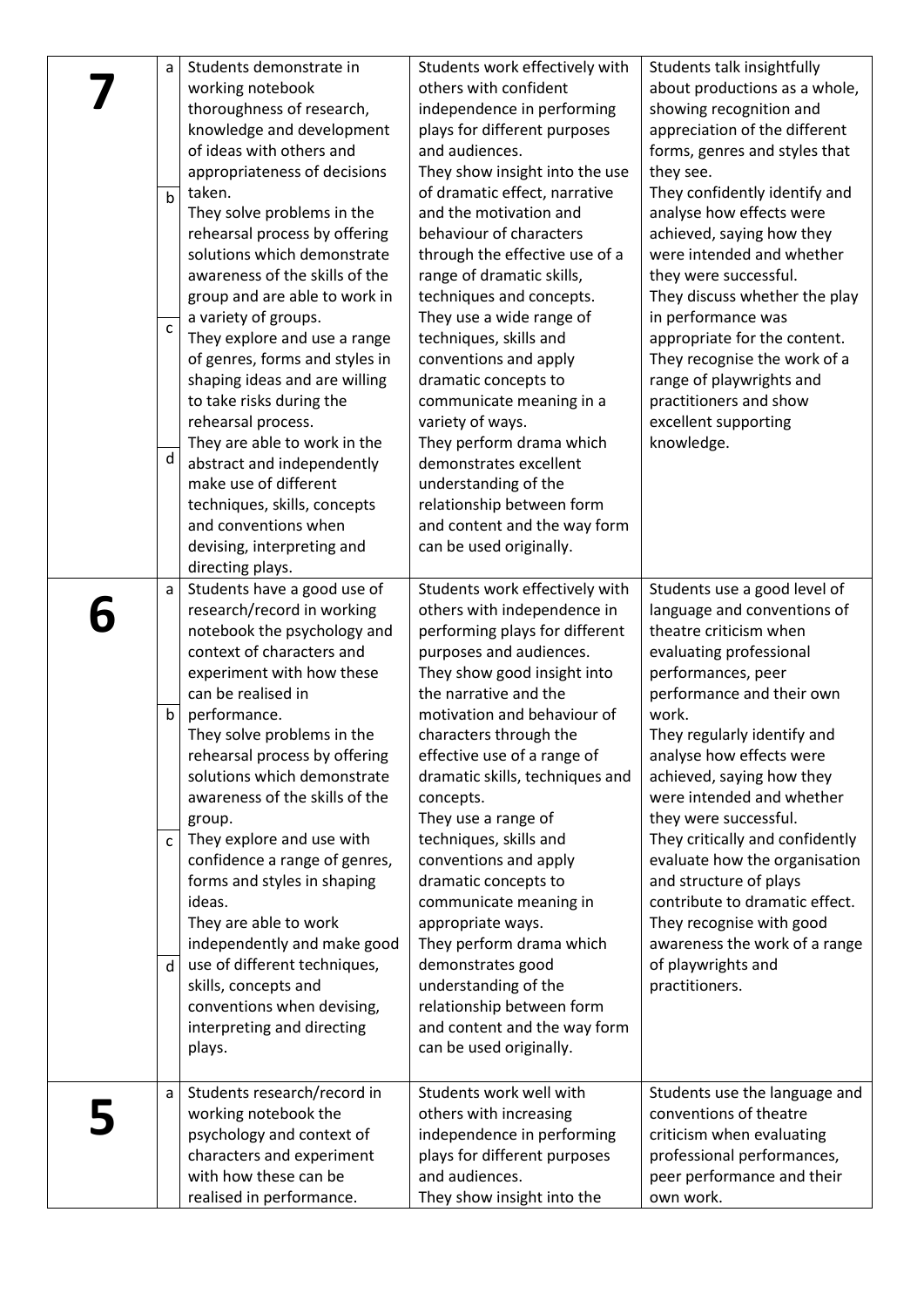| b<br>$\mathsf{C}$<br>d      | They support in solving<br>problems in the rehearsal<br>process by offering solutions<br>which demonstrate awareness<br>of the skills of the group.<br>They explore and use a range<br>of genres, forms and styles in<br>shaping ideas.<br>They are able to work<br>independently and make use<br>of different techniques, skills,<br>concepts and conventions<br>when devising, interpreting<br>and directing plays.                                                                                                                                                                                                                                                                            | narrative and the motivation<br>and behaviour of characters<br>through the effective use of a<br>range of dramatic skills,<br>techniques and concepts.<br>They use a range of<br>techniques, skills and<br>conventions and apply<br>dramatic concepts to<br>communicate meaning in<br>appropriate ways.<br>They perform drama which<br>demonstrates sound<br>understanding of the<br>relationship between form<br>and content and the way form<br>can be used originally.                                                                           | They identify and analyse how<br>effects were achieved, saying<br>how they were intended and<br>whether they were successful.<br>They critically evaluate how<br>the organisation and structure<br>of plays contribute to<br>dramatic effect.<br>They recognise the work of a<br>range of playwrights and<br>practitioners.                                                                                                                                                                                                                                                                                              |
|-----------------------------|--------------------------------------------------------------------------------------------------------------------------------------------------------------------------------------------------------------------------------------------------------------------------------------------------------------------------------------------------------------------------------------------------------------------------------------------------------------------------------------------------------------------------------------------------------------------------------------------------------------------------------------------------------------------------------------------------|-----------------------------------------------------------------------------------------------------------------------------------------------------------------------------------------------------------------------------------------------------------------------------------------------------------------------------------------------------------------------------------------------------------------------------------------------------------------------------------------------------------------------------------------------------|--------------------------------------------------------------------------------------------------------------------------------------------------------------------------------------------------------------------------------------------------------------------------------------------------------------------------------------------------------------------------------------------------------------------------------------------------------------------------------------------------------------------------------------------------------------------------------------------------------------------------|
| a<br>b<br>C<br>$\mathsf{d}$ | Students respond to a wide<br>range of stimulus material<br>including scripts of plays, plan<br>drama and notate ideas which<br>demonstrate imagination and<br>originality.<br>They challenge the ideas of<br>others sensitively, initiate and<br>respond to ideas and<br>participate in the organisation<br>and direction of drama for a<br>specific purpose and<br>audience.<br>They explore issues and<br>themes and write plays with<br>some good knowledge of<br>conventions of script writing<br>or contribute to a devised<br>piece effectively.<br>They consider how images<br>create meaning and with<br>confidence experiment with<br>objects, physical imagery,<br>gesture and space. | Students consistently co-<br>operate and work sensitively<br>with others when participating<br>in a performance.<br>They communicate with some<br>confidence a convincing<br>character through the<br>effective use of words, gesture<br>and movement.<br>They show some good<br>understanding of theatrical<br>effects, e.g. in creating<br>tension - sound, silence,<br>stillness.<br>They perform drama that<br>demonstrates some good<br>understanding of the text or<br>stimulus material used and<br>understand that form conveys<br>content. | Students use good theatre<br>terminology to talk about the<br>ways in which the<br>performance or their own<br>work did or did not engage the<br>audience and ways to<br>improve.<br>They comment sensitively on<br>how intended effects have<br>been achieved and be<br>prepared to accept the<br>comments and ideas of others<br>following a performance and<br>use this to develop their work.<br>They reflect on, with some<br>independence, whether the<br>effects used were pertinent<br>for the content of the drama.<br>They explain with some<br>confidence the characteristics<br>of different types of drama. |
| a<br>b                      | Students respond to stimulus<br>material including scripts of<br>plays, plan drama and notate<br>ideas which demonstrate<br>imagination and originality.<br>They challenge the ideas of<br>others sensitively and<br>participate in the organisation<br>and direction of drama for a<br>specific purpose and                                                                                                                                                                                                                                                                                                                                                                                     | Students consistently co-<br>operate and work well with<br>others when participating in a<br>performance.<br>They communicate convincing<br>character through the<br>effective use of words, gesture<br>and movement.<br>They show some<br>understanding of theatrical                                                                                                                                                                                                                                                                              | Students use theatre<br>terminology to talk about the<br>ways in which the<br>performance or their own<br>work did or did not engage the<br>audience and ways to<br>improve.<br>They comment with some<br>sensitivity on how intended<br>effects have been achieved                                                                                                                                                                                                                                                                                                                                                      |